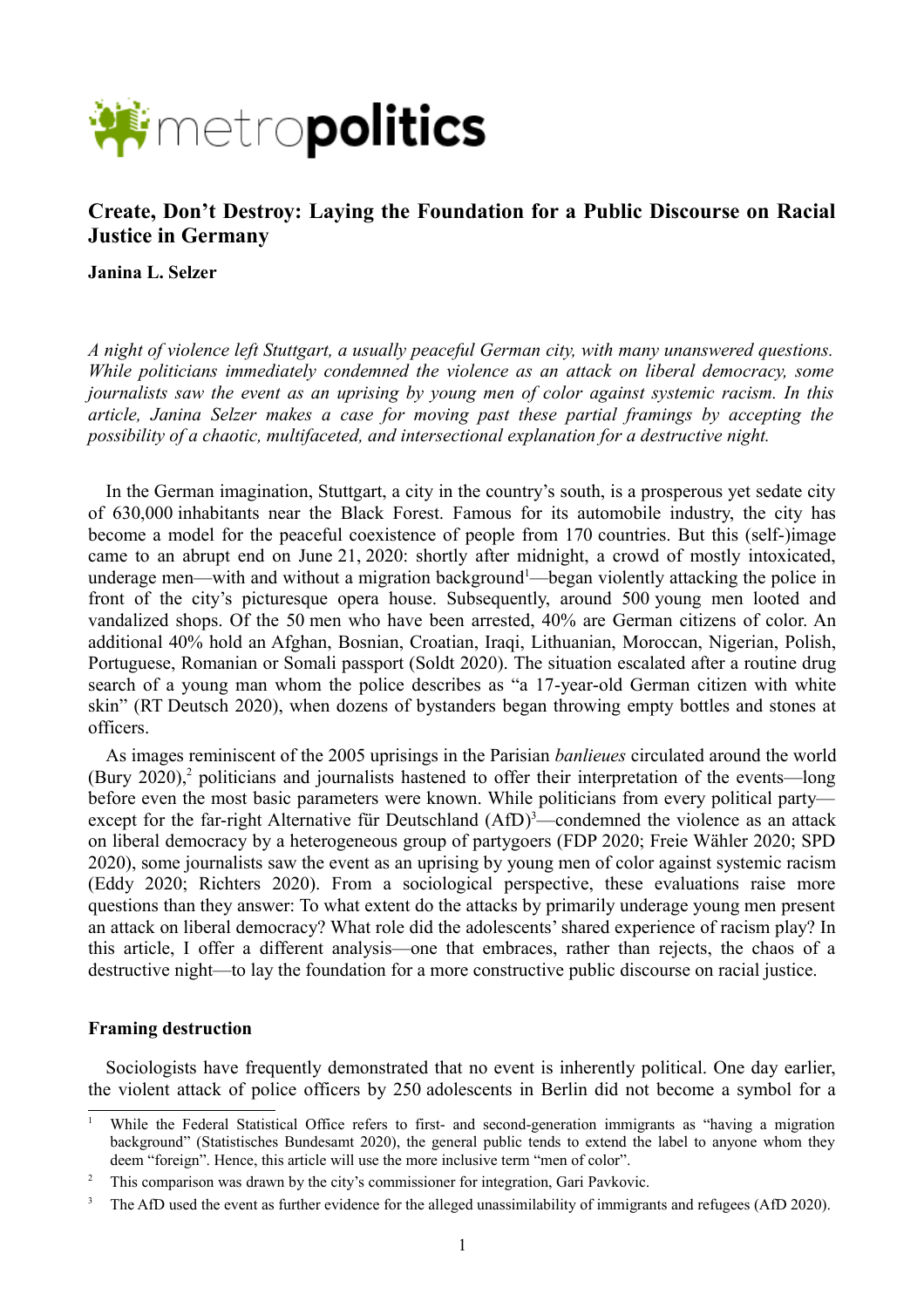political uprising (dpa 2020b). Nor did the subsequent clashes between primarily white partygoers in Munich and Frankfurt result in a visit by the German interior minister (Stuttgarter Zeitung 2020). Public events are politicized by political actors for political purposes (Alexander 2012). The success of a particular framing depends on the structural positioning of the actors. In Stuttgart, the upcoming local and national elections<sup>[4](#page-1-0)</sup> presented a reason for politicians to engage with an event they might not have paid much attention to otherwise. Countering the dominant discourse of the violence as an act of subversion, journalists were undoubtedly inspired by the global movement for racial justice when they interpreted the events as a political act of resistance. Yet the actors' distinct explanations seem a better indicator for their respective social and political positionings than they are for the complex and intertwined causes of the violence.



**Figure 1. Boarded-up shop window of a knitting-supplies store in Stuttgart on June 22, 2020**

© Janina L. Selzer.

# **Destruction as a subversive act**

At first glance, framing the violence as an attack on liberal democracy by a heterogenous group of young men may seem far-fetched. Despite initial claims that left-wing activists were partly responsible for the looting, the police could not find evidence for an organized, politicallymotivated act of subversion (Soldt 2020). On the other hand, politicians' concerns about antidemocratic sentiments seem less inept when considering that global crises like the Covid-19 pandemic accentuate the vulnerability of democratic societies (Bieber 2020). In addition to containing the spread of a virus, the German government was faced with thousands of far-right protesters who accused the state of unnecessarily restricting their basic rights (*Tagesschau* 2020). In

<span id="page-1-0"></span><sup>4</sup> Stuttgart will elect a new mayor in November 2020. State and federal elections will follow in 2021.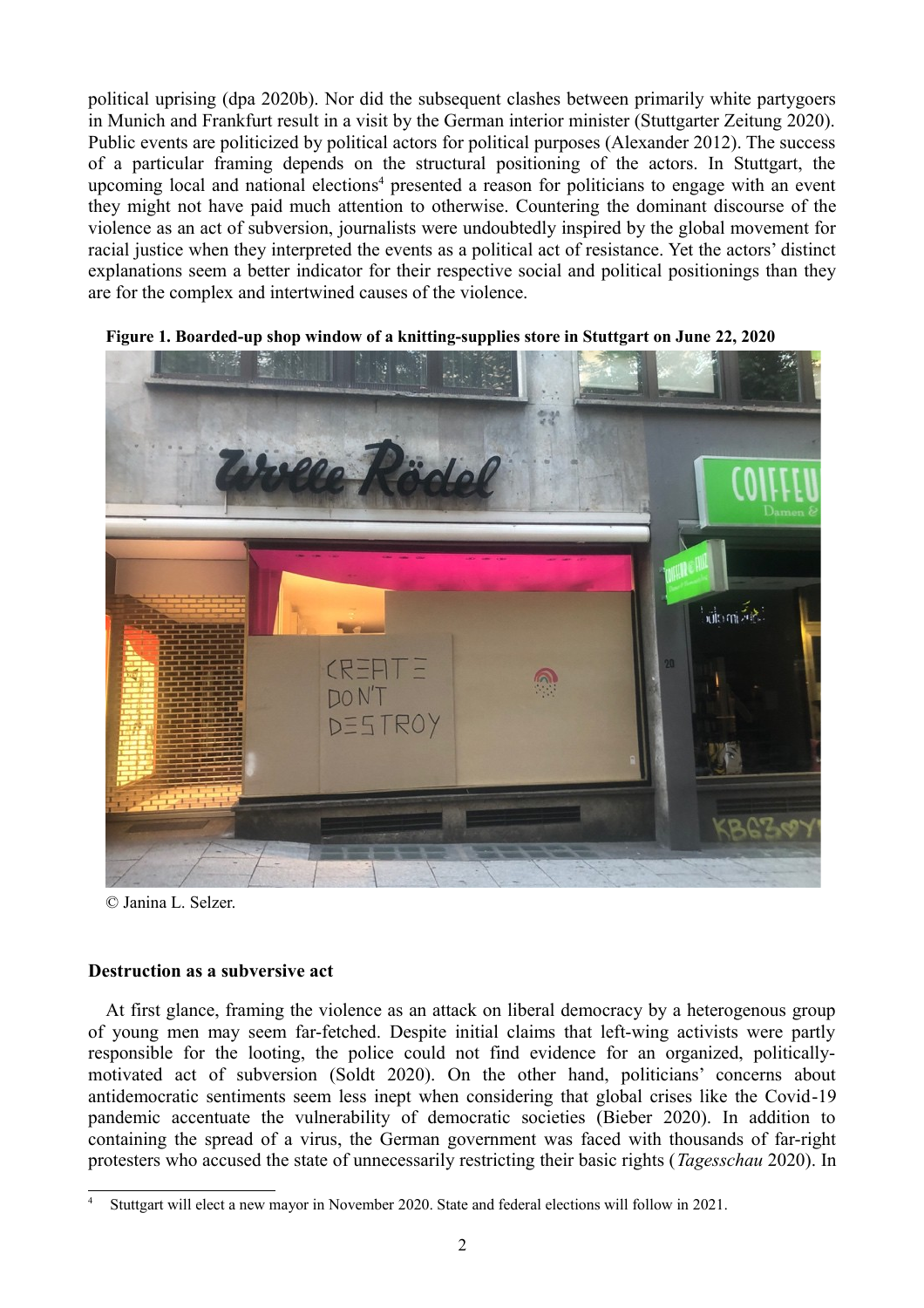this light, politicians may have interpreted the growing frustrations over lockdown measures in the party scene as just another indicator of a growing anti-state sentiment.<sup>[5](#page-2-0)</sup>

The politicians' initial emphasis on the heterogeneity of the young men appears to be a more viable aspect of the framing—although it did not include an analysis of the root causes of the violence. The decision was primarily an attempt by the Green mayor Fritz Kuhn to protect already marginalized communities from racist attacks by the far-right (Rülke 2020). At the same time, by de-emphasizing the men's race and ethnicity, politicians attempted to avert the suspicion of systemic racism as a potential explanation. Sanctioned by the symbolic capital of various experts (Bury 2020; Koopmann 2020), politicians argued that accounts of racism that had emerged in response to the global Black Lives Matter movement should themselves be classified as subversive.<sup>[6](#page-2-1)</sup>

#### **Destruction as a political act**

Given that the majority of German politicians have consistently refused to acknowledge systemic racism after the Holocaust (Terkessidis 2012)—frequently dismissing evidence as isolated cases the interpretation by some journalists that the violence was an act of resistance is not unfounded: Suspicion toward the state has intensified since 2011, after it was revealed that police officers in at least six states had, over the course of seven years, systematically failed to consider racist motives behind a series of murders, costing the lives of 10 people of color—murders later attributed to the National Socialist Underground (in German: Nationalsozialistischer Untergrund; NSU) (Bernhard 2019). Furthermore, the public announcement by the police in Stuttgart that tracing the young men's ancestry would help the investigation (Maier 2020)—suggesting that their race or ethnicity in itself could explain the behavior—shows that Stuttgart is not immune to systemic racism. Nevertheless, it remains unclear why the situation escalated that Saturday night, right after Black Lives Matter activists had praised their productive cooperation with the police—which had not enforced social distancing rules at a rally when organizers were overwhelmed by the number of protesters (Niess 2020).

Further complicating the framing, by foregrounding the young men's race and ethnicity, journalists implicitly assumed that an explanation was needed for why so many men of color had become violent in the first place. What is omitted is that around 60% of under-18-year-olds in Stuttgart are people of color (Bury 2019). The young men's presence during the events may, thus, partially be a reflection of Stuttgart's diversity. While these young men have a higher likelihood of being discriminated against, the array of nationalities and legal statuses would suggest that their experiences are far from homogeneous. Hence, the singular emphasis on one explanatory variable risks obscuring additional social factors that could have triggered the violence.

<span id="page-2-0"></span><sup>5</sup> However, tensions between a segment of partygoers and the police emerged long before the pandemic: after growing unrest among primarily disadvantaged youth, the city introduced a street-worker program in 2012. Owing to its almost immediate success, the program was discontinued in 2013 (Obst 2020).

<span id="page-2-1"></span><sup>6</sup> In June 2020, an anti-discrimination law in Berlin, which shifts the burden of proof in racial-profiling cases onto police officers, was criticized as an affront to the police (dpa 2020a). Concerns over systemic racism in the German police force, voiced by the Social Democrat Saskia Esken and the journalist Hengameh Yaghoobifarah, have been cited as primary drivers of the violence in Stuttgart (dpa 2020c; Koopmann 2020).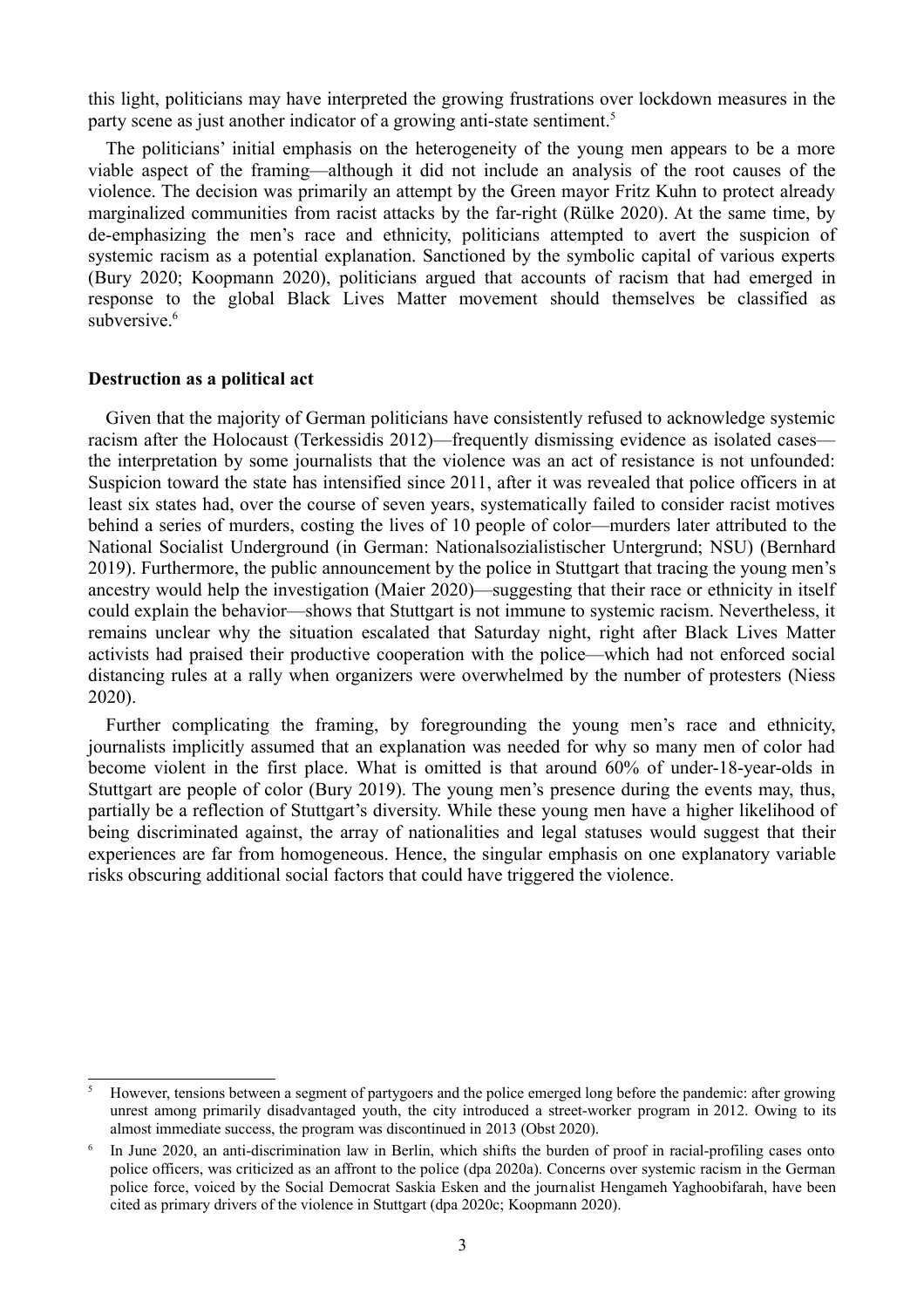**Figure 2. "Diversity": the opera house in Stuttgart, a popular gathering place for young adults**



© Janina L. Selzer.

## **Laying a new foundation**

If emphasizing the heterogeneity of the young men has precluded a discussion of systemic racism in Germany, and the sole foregrounding of the men's race and ethnicity has prevented a more granular analysis of the causes, what would a multifaceted and intersectional analysis look like? First and foremost, such an analysis has to accept the possibility for chaos—that is to say, not one but many interrelated explanations may be required to comprehend what happened. Statistically speaking, for example, the vandalism in Stuttgart is not part of a larger trend. Juvenile delinquency has been decreasing since the mid-2000s and has remained relatively stable since 2015 (Baier 2020).

Historically, the vandalism is part of a social phenomenon with roots in the "beatnik riots" in the 1950s, when young white men across Germany clashed with the police on several occasions without apparent reason (Kurme 2006). What unites the otherwise diverse groups of actors, then and now, is their gender and their level of intoxication, as well as their relatively low societal position. Although politicians and journalists seem to take the young men's gender for granted, the absence of women indicates that the influence of hegemonic masculinity on the men's behavior is worth examining (Connell 2000). Moreover, a multifaceted analysis should investigate the reciprocity between hegemonic masculinity, excessive alcohol consumption, and an increased propensity to violence, weaving together social and nonsocial factors (see Smithsimon 2018).

More importantly, frustrations over their marginalization—due to both economic inequality and experiences of racism—need to be taken seriously (Drobinski and Henzler 2020). With a poverty rate of 8.9%, for instance, Stuttgart falls below the national average. Yet people of color are disproportionately represented (*Landeszentrale für politische Bildung Baden-Württemberg* 2018). In the summer of 2020, the already tenuous situation was exacerbated by the Covid-19 pandemic, when schools, libraries, and gyms remained closed, forcing young adults from disadvantaged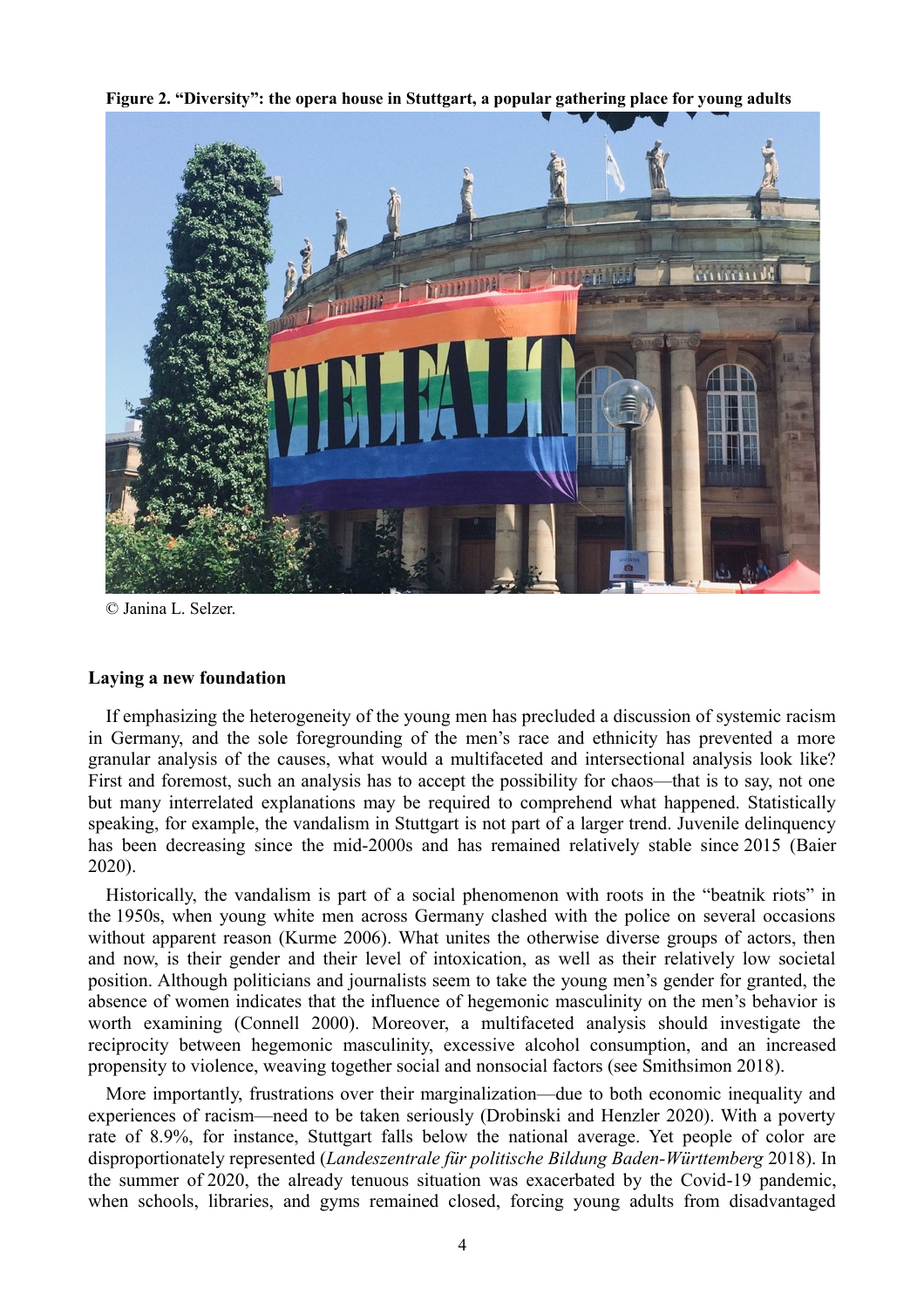backgrounds to stay home under precarious conditions (Langer 2020). Frequently, the only affordable option for less affluent adolescents of color was to congregate in the city's public parks, where they were regularly targeted by the police (Bilger *et al.* 2020).

While it is beyond the scope of this article to provide an exhaustive analysis of the events, the intricate interplay between social and nonsocial factors, economic inequality, as well as racial and gender oppression, demonstrates the shortcomings of partial explanations (see Crenshaw 1991). At best, they offer an incomplete account of a violent night; at worst, they become a tool for continued colorblind racial oppression (Bonilla-Silva 2018). Although a sociological analysis cannot dismantle the multiple forms of oppression by itself, it can lay the foundation for an empirically grounded, differentiated, and critical discourse on racial justice. If the goal is to create a more egalitarian society, not to destroy its very foundations, then politicians, journalists, and social scientists alike have a responsibility to reflect the chaos of the night.

### **Bibliography**

AfD. 2020. "Unser Appell: Gewalttaetigen Mob nicht verharmlosen", *Stuttgarter Amtsblatt*, 25 June.

Alexander, Jeffrey C. 2012. *Trauma : A Social Theory*, Cambridge: Polity Press.

- Baier, Dirk. 2020. "Entwicklung der Jugendkriminalitaet im deutschsprachigen Raum", *Forensische Psychiatrie, Psychologie, Kriminologie*, no. 14, pp. 141–148.
- Bernhard, Henry. 2019. "Untersuchungsausschuss wirft Polizei und Justiz Versagen vor", *Deutschlandfunk*, 1 October. Available online at the following URL: [www.deutschlandfunkkultur.de/abschlussbericht-zum-nsu-untersuchungsausschuss](http://www.deutschlandfunkkultur.de/abschlussbericht-zum-nsu-untersuchungsausschuss-wirft.1001.de.html?dram:article_id=460086)[wirft.1001.de.html?dram:article\\_id=460086.](http://www.deutschlandfunkkultur.de/abschlussbericht-zum-nsu-untersuchungsausschuss-wirft.1001.de.html?dram:article_id=460086)
- Bieber, Florian. 2020. "Global nationalism in times of the COVID-19 pandemic", *Nationalities Papers*, pp. 1–13.
- Bilger, Christine; Bogen, Uwe; Obst, Wolf-Dieter; Schumacher, Marko; and Sellner, Jan. 2020. "Ein Funke lässt den Kessel explodieren", *Stuttgarter Zeitung*, 23 June.
- Bonilla-Silva, Eduardo. 2018. *Racism Without Racists: Color-Blind Racism and the Persistence of Racial Inequality in America*, Lanham: Rowman & Littlefield.
- Bury, Mathias. 2019. "Zahl der Einwohner erstmals wieder gesunken", *Stuttgarter Nachrichten*, 4 August 2019. Available online at the following URL: [www.stuttgarter](http://www.stuttgarter-nachrichten.de/inhalt.statistikamt-stuttgart-einwohnerzahl-geht-leicht-zurueck.874ef6d7-3c3e-4581-bcaa-baa936ea9dd2.html)[nachrichten.de/inhalt.statistikamt-stuttgart-einwohnerzahl-geht-leicht-zurueck.874ef6d7-3c3e-](http://www.stuttgarter-nachrichten.de/inhalt.statistikamt-stuttgart-einwohnerzahl-geht-leicht-zurueck.874ef6d7-3c3e-4581-bcaa-baa936ea9dd2.html)[4581-bcaa-baa936ea9dd2.html.](http://www.stuttgarter-nachrichten.de/inhalt.statistikamt-stuttgart-einwohnerzahl-geht-leicht-zurueck.874ef6d7-3c3e-4581-bcaa-baa936ea9dd2.html)
- Bury, Mathias. 2020. "Die abgehaengte Risikogruppe", *Stuttgarter Zeitung*, 25 June.
- Connell, Robert W. 2000. "Arms and the man: using the new research on masculinity to understand violence and promote peace in the contemporary world", in I. Breines, R. Connell and I. Eide (eds.), *Male Roles, Masculinities and Violence: A Culture of Peace Perspective*, Paris: UNESCO Publishing, pp. 21–33.
- Crenshaw, Kimberle. 1991. "Mapping the margins: intersectionality, identity politics, and violence against women of color", *Stanford Law Review*, vol. 43, no. 6, p. 1241.
- dpa (Deutsche Presse-Agentur). 2020a. "Berliner Abgeordnetenhaus beschliesst Antidiskriminierungsgesetz", *Der Tagesspiegel*, 4 June. Available online at the following URL: [www.tagesspiegel.de/berlin/bundesweit-kritik-aus-der-union-berliner-abgeordnetenhaus](http://www.tagesspiegel.de/berlin/bundesweit-kritik-aus-der-union-berliner-abgeordnetenhaus-beschliesst-antidiskriminierungsgesetz/25888428.html)[beschliesst-antidiskriminierungsgesetz/25888428.html.](http://www.tagesspiegel.de/berlin/bundesweit-kritik-aus-der-union-berliner-abgeordnetenhaus-beschliesst-antidiskriminierungsgesetz/25888428.html)
- dpa. 2020b. "Polizei mit Steinen beworfen", *Der Tagesspiegel*, 21 June. Available online at the following URL: [www.tagesspiegel.de/berlin/polizei-justiz/250-jugendliche-im-mauerpark](http://www.tagesspiegel.de/berlin/polizei-justiz/250-jugendliche-im-mauerpark-polizei-mit-steinen-beworfen/25936262.html)[polizei-mit-steinen-beworfen/25936262.html.](http://www.tagesspiegel.de/berlin/polizei-justiz/250-jugendliche-im-mauerpark-polizei-mit-steinen-beworfen/25936262.html)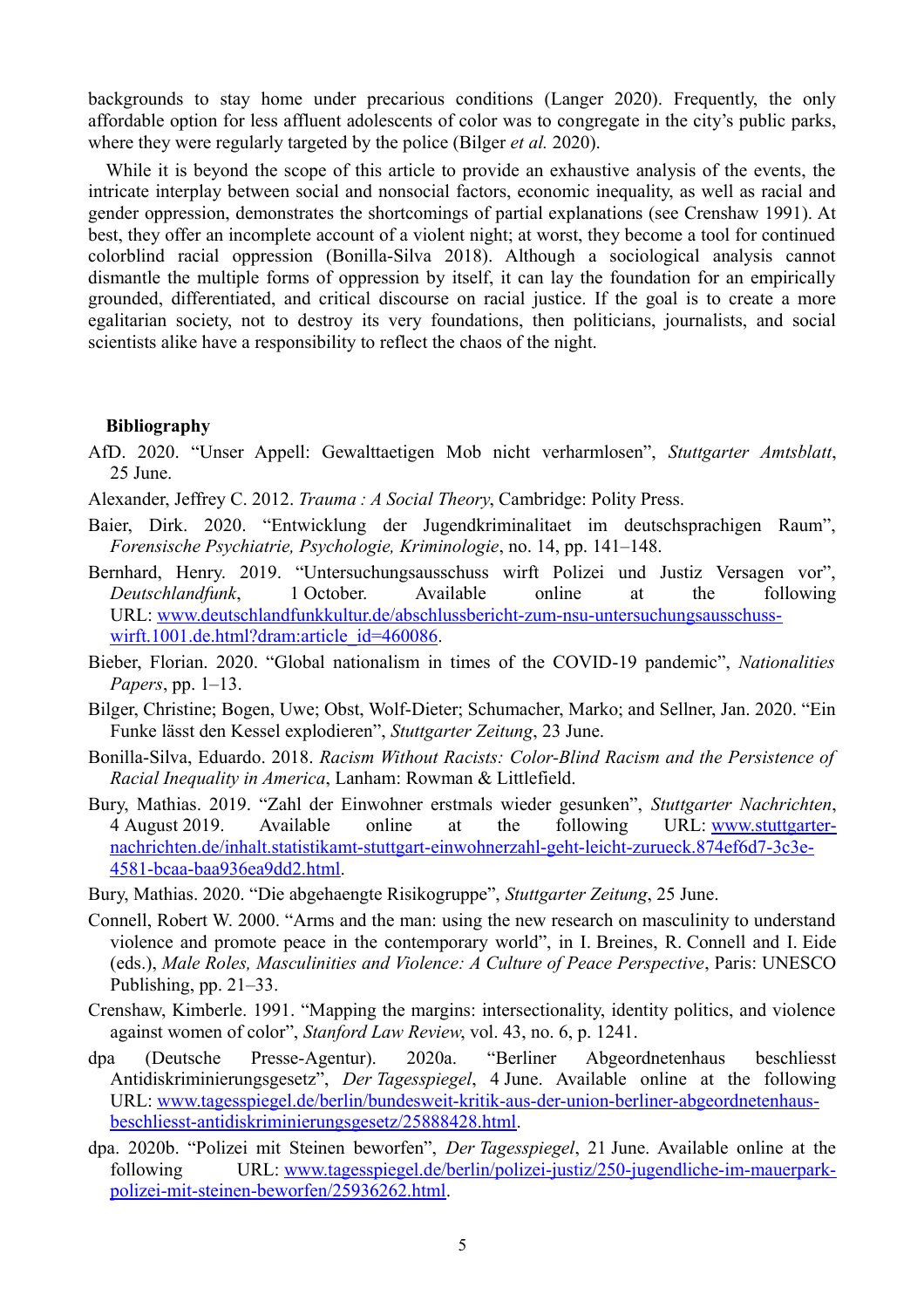- dpa. 2020c. "Taz will mit Seehofer in Polizeischule", *Taz*, 25 June. Available online at the following URL: [https://taz.de/Streit-ueber-Kolumne-zur-Polizei/!5697093.](https://taz.de/Streit-ueber-Kolumne-zur-Polizei/!5697093)
- Drobinski, Matthias and Henzler, Claudia. 2020. "Da hat sich etwas angestaut", *Süddeutsche Zeitung*, 27 June.
- Eddy, Melissa. 2020. "After night of violence targeting police, Germany seeks 'roots of anger'", *New York Times*, 23 June. Available online at the following URL: [www.nytimes.com/2020/06/23/world/europe/stuttgart-protests-police-germany.html.](http://www.nytimes.com/2020/06/23/world/europe/stuttgart-protests-police-germany.html)
- FDP (Freie Demokratische Partei). 2020. "Stuttgart ist kein rechtsfreier Raum!", *Stuttgarter Amtsblatt*, 25 June.
- Freie Wähler. 2020. "Bilder, die wir nie mehr sehen wollen", *Stuttgarter Amtsblatt*, 25 June.
- Koopmann, Christoph. 2020. "Es brodelt", *Süddeutsche Zeitung*, 23 June.
- Kurme, Sebastian. 2006. *Halbstarke: Jugendprotest in den 1950er Jahren in Deutschland und den USA*, Frankfurt: Campus Verlag.
- *Landeszentrale für politische Bildung Baden-Württemberg*. 2018. "Soziale Ungleichheit in Stuttgart", January. Available online at the following URL: [www.lpb-bw.de/ungleichheit](http://www.lpb-bw.de/ungleichheit-stuttgart)[stuttgart.](http://www.lpb-bw.de/ungleichheit-stuttgart)
- Langer, Annette. 2020. "'Jugendliche sind in der Coronakrise weitgehend vergessen worden'", *Der Spiegel*, 25 June. Available online at the following URL: [www.spiegel.de/panorama/stuttgart-interview-zu-ausschreitungen-und-gewalt-gegen](http://www.spiegel.de/panorama/stuttgart-interview-zu-ausschreitungen-und-gewalt-gegen-polizisten-a-01c7c237-b91c-4cd1-a196-40ce1263ad13)[polizisten-a-01c7c237-b91c-4cd1-a196-40ce1263ad13.](http://www.spiegel.de/panorama/stuttgart-interview-zu-ausschreitungen-und-gewalt-gegen-polizisten-a-01c7c237-b91c-4cd1-a196-40ce1263ad13)
- Maier, Sascha. 2020. "Polizei beleuchtet Herkunft der Tatverdaechtigen", *Stuttgarter Zeitung*, 11 July. Available online at the following URL: [www.stuttgarter-zeitung.de/inhalt.ermittlungen](http://www.stuttgarter-zeitung.de/inhalt.ermittlungen-zur-krawallnacht-in-stuttgart-polizei-beleuchtet-herkunft-der-tatverdaechtigen.fd052aed-4f64-4e8b-892c-c0f0e56dbdee.html)[zur-krawallnacht-in-stuttgart-polizei-beleuchtet-herkunft-der-tatverdaechtigen.fd052aed-4f64-](http://www.stuttgarter-zeitung.de/inhalt.ermittlungen-zur-krawallnacht-in-stuttgart-polizei-beleuchtet-herkunft-der-tatverdaechtigen.fd052aed-4f64-4e8b-892c-c0f0e56dbdee.html) [4e8b-892c-c0f0e56dbdee.html.](http://www.stuttgarter-zeitung.de/inhalt.ermittlungen-zur-krawallnacht-in-stuttgart-polizei-beleuchtet-herkunft-der-tatverdaechtigen.fd052aed-4f64-4e8b-892c-c0f0e56dbdee.html)
- Meyer, Uli. 2020. "In der City prallen Meinungen aufeinander", *Stuttgarter Zeitung*, 28 June. Available online at the followint URL: [www.stuttgarter-zeitung.de/inhalt.protest-in-der-city](http://www.stuttgarter-zeitung.de/inhalt.protest-in-der-city-prallen-meinungen-aufeinander.83ce40f5-f19f-4fab-80fa-d875d85e1813.html)[prallen-meinungen-aufeinander.83ce40f5-f19f-4fab-80fa-d875d85e1813.html.](http://www.stuttgarter-zeitung.de/inhalt.protest-in-der-city-prallen-meinungen-aufeinander.83ce40f5-f19f-4fab-80fa-d875d85e1813.html)
- Niess, Franziska. 2020. "Teilnehmer protestieren gegen Rassismus", *Stuttgarter Zeitung*, 27 June. Available online at the following URL: [www.stuttgarter-zeitung.de/inhalt.black-lives-matter](http://www.stuttgarter-zeitung.de/inhalt.black-lives-matter-demo-in-stuttgart-teilnehmer-protestieren-gegen-rassismus.e69d7181-4c3b-436b-bd38-b673a797dec6.html)[demo-in-stuttgart-teilnehmer-protestieren-gegen-rassismus.e69d7181-4c3b-436b-bd38](http://www.stuttgarter-zeitung.de/inhalt.black-lives-matter-demo-in-stuttgart-teilnehmer-protestieren-gegen-rassismus.e69d7181-4c3b-436b-bd38-b673a797dec6.html) [b673a797dec6.html.](http://www.stuttgarter-zeitung.de/inhalt.black-lives-matter-demo-in-stuttgart-teilnehmer-protestieren-gegen-rassismus.e69d7181-4c3b-436b-bd38-b673a797dec6.html)
- Obst, Wolf-Dieter. 2020. "Neun Randalierer vor dem Haftrichter", *Stuttgarter Zeitung*, 23 June.
- Richters, Marcel. 2020. "Randale in Stuttgart: Die Wurzeln liegen tiefer", *Frankfurter Rundschau*, 22 June. Available online at the following URL: [www.fr.de/meinung/stuttgart-nacht-randale](http://www.fr.de/meinung/stuttgart-nacht-randale-kann-kaum-verwundern-13805936.html)[kann-kaum-verwundern-13805936.html.](http://www.fr.de/meinung/stuttgart-nacht-randale-kann-kaum-verwundern-13805936.html)
- RT Deutsch. 2020. "Nach Gewaltnacht gegen Beamte in Stuttgart: Polizei gibt Festnahmen bekannt", *YouTube* [online], 22 June. Accessed 14 September 2020, URL: [www.youtube.com/watch?v=JradErsBIkY.](http://www.youtube.com/watch?v=JradErsBIkY)
- Rülke, Hans-Ulrich. 2020. "Krawallnacht in Stuttgart: Ursachen und Konsequenzen", *FDP (Freie Demokratische Partei)*, 26 June.
- Smithsimon, Gregory. 2018. *Cause  … And How it Doesn't Always Equal Effect*, New York: Melville House Publishing.
- Soldt, Ruediger. 2020. "Das sind die Verdaechtigen der Krawallnacht in Stuttgart." *Frankfurter Allgemeine Zeitung*, 23 July. Available online at the following URL: [www.faz.net/aktuell/politik/inland/das-sind-die-verdaechtigen-der-krawallnacht-in](http://www.faz.net/aktuell/politik/inland/das-sind-die-verdaechtigen-der-krawallnacht-in-stuttgart-16873568.html)[stuttgart-16873568.html.](http://www.faz.net/aktuell/politik/inland/das-sind-die-verdaechtigen-der-krawallnacht-in-stuttgart-16873568.html)
- SPD (Sozialdemokratische Partei Deutschlands). 2020. "Zusammenhalt statt Gewalt", *Stuttgarter Amtsblatt*, 25 June.